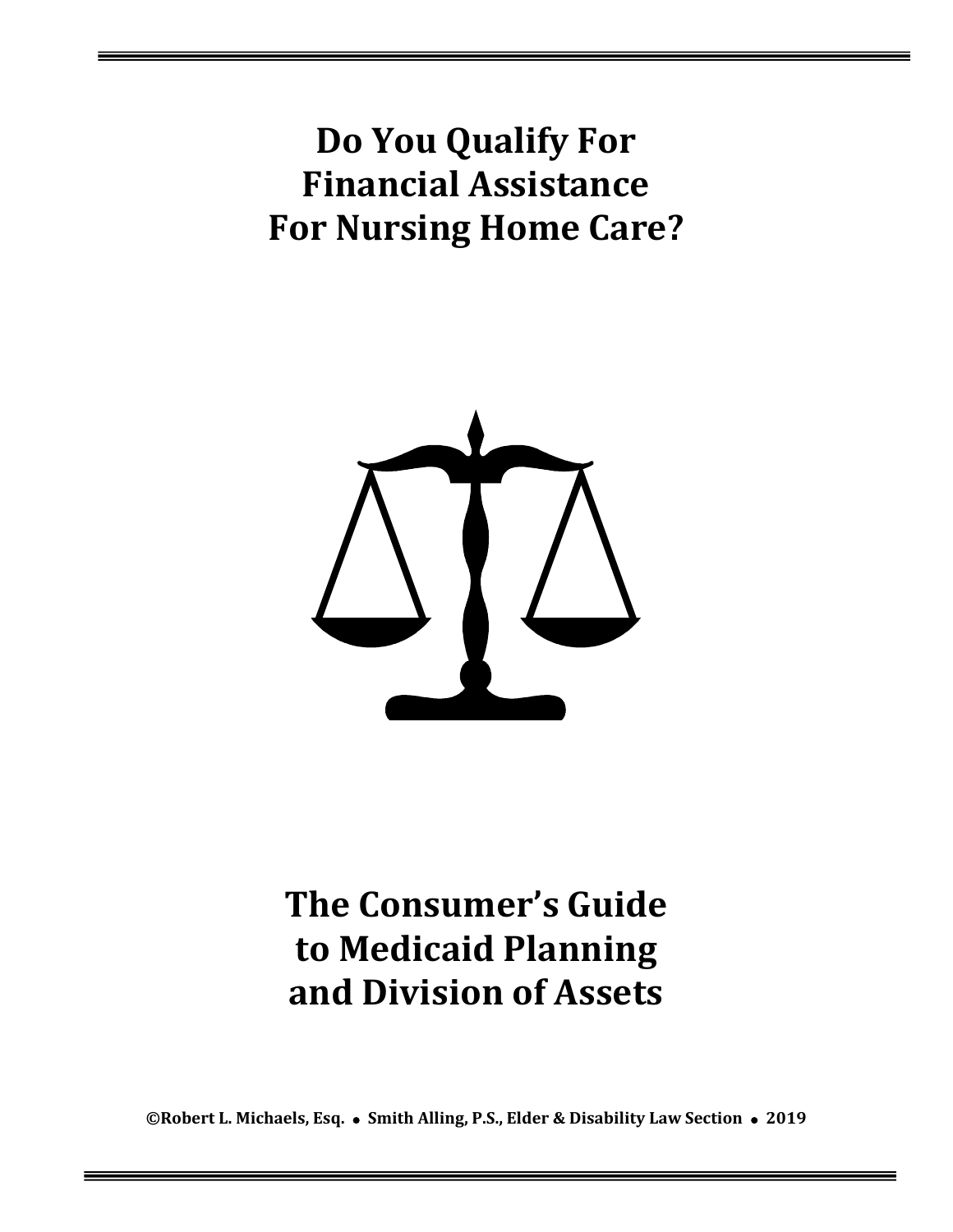### **Introduction**

he decision to move a family member or loved one into a nursing home is one of the most difficult decisions you can make. *T*

Perhaps the move is being made because the family member can no longer care for himself or herself...or has a progressive disease like Alzheimer's...or has had a stroke or heart attack.

No matter the reason, those involved are almost always under great stress.

At times like these, it's important that you pause, take a deep breath and understand that there are things you can do. Good information is available and you can make the right choices for you and your loved one.

This Consumer's Guide to Medicaid Planning and Division of Assets is designed to help provide you with information and answers to some of the questions you will encounter. These are questions which we, as Elder Law attorneys and nursing home professionals, deal with on a daily basis.

Our clients have found this guide to be a valuable resource, and we hope you will find it useful too.

*This guide is brought to you as a service of*

#### **Robert L. Michaels, Esq. Smith Alling, P.S. Elder & Disability Law Section**

1501 Dock Street Tacoma, Washington 98402 253-627-1091 253-627-0123 (fax) bobm@smithalling.com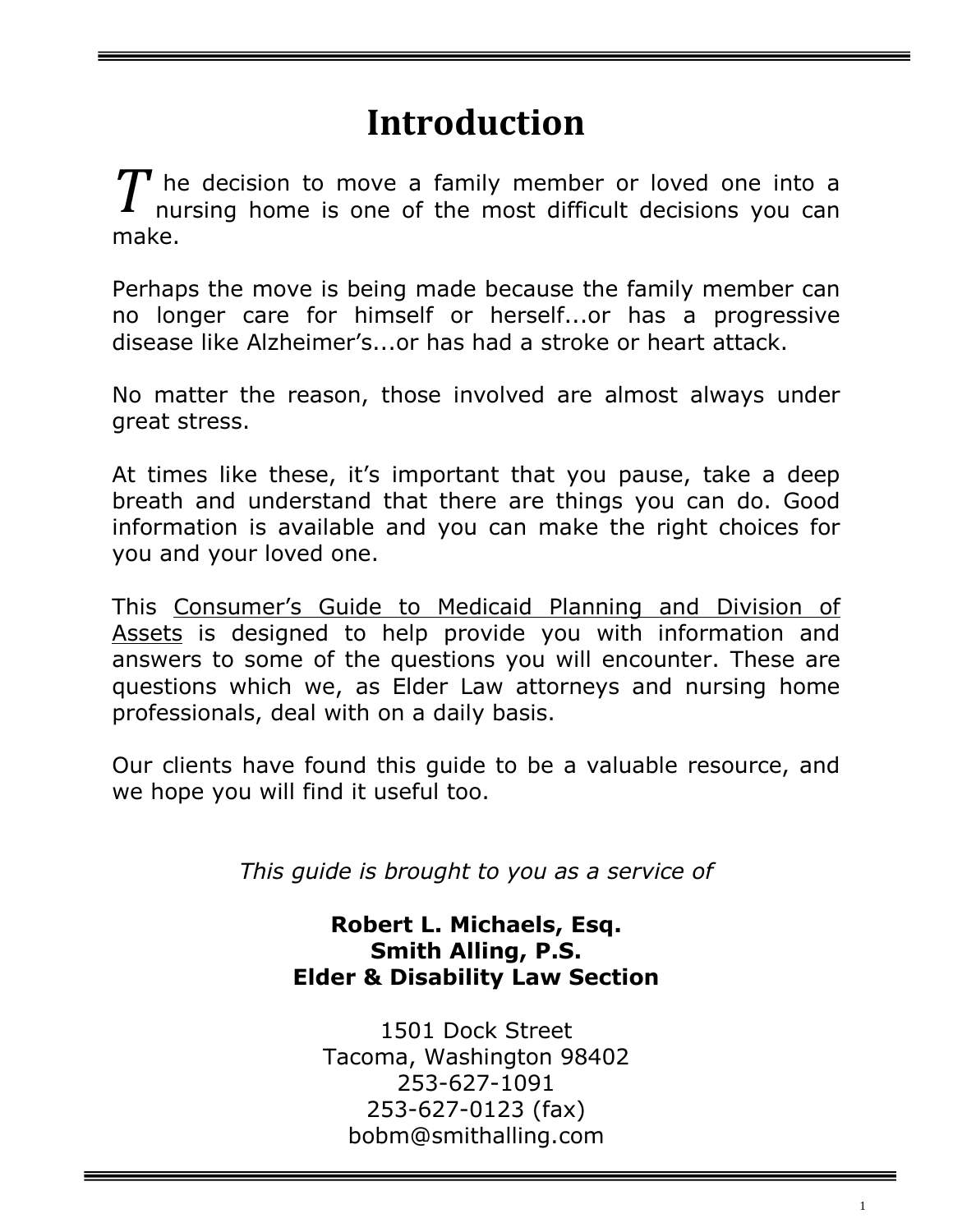mericans are living longer than ever before. At the turn of A mericans are living longer than ever before. At the turn of the 20th century, the average life expectancy was about 47 years. As we enter the 21st century, life expectancy has almost doubled. As a result, we face more challenges and transitions in our lives than those who came before us.

One of the most difficult transitions people face is the change from independent living in their own home or apartment to living in a long term care facility or "nursing home." There are many reasons why this transition is so difficult. One is the loss of home...a home where the person lived for many years with a lifetime of memories. Another is the loss of independence. Still another is the loss of the level of privacy we enjoy at home, since nursing home living is often shared with a roommate.

Most people who make the decision to move to a nursing home do so during a time of great stress. Some have been hospitalized after a stroke, some have fallen and broken a hip, still others have progressive dementia, like Alzheimer's disease, and can no longer be cared for in their own homes.

Whatever the reason, the spouse or relative who helps a person transition into a nursing home during a time of stress faces the immediate dilemma of how to find the right nursing home. The task is no small one, and a huge sigh of relief can be heard when the right home is found and the loved one is moved into the nursing home. For many, the most difficult task is just beginning: How to cope with nursing home bills that may total \$7,000 to \$10,000 per month or more?

### **How to Pay for Nursing Home Care**

One of the things that concerns people most about nursing home care is how to pay for that care. There are basically four ways that you can pay the cost of a nursing home:

1. **Long Term Care Insurance** - If you are fortunate enough to have this type of coverage, it may go a long way toward paying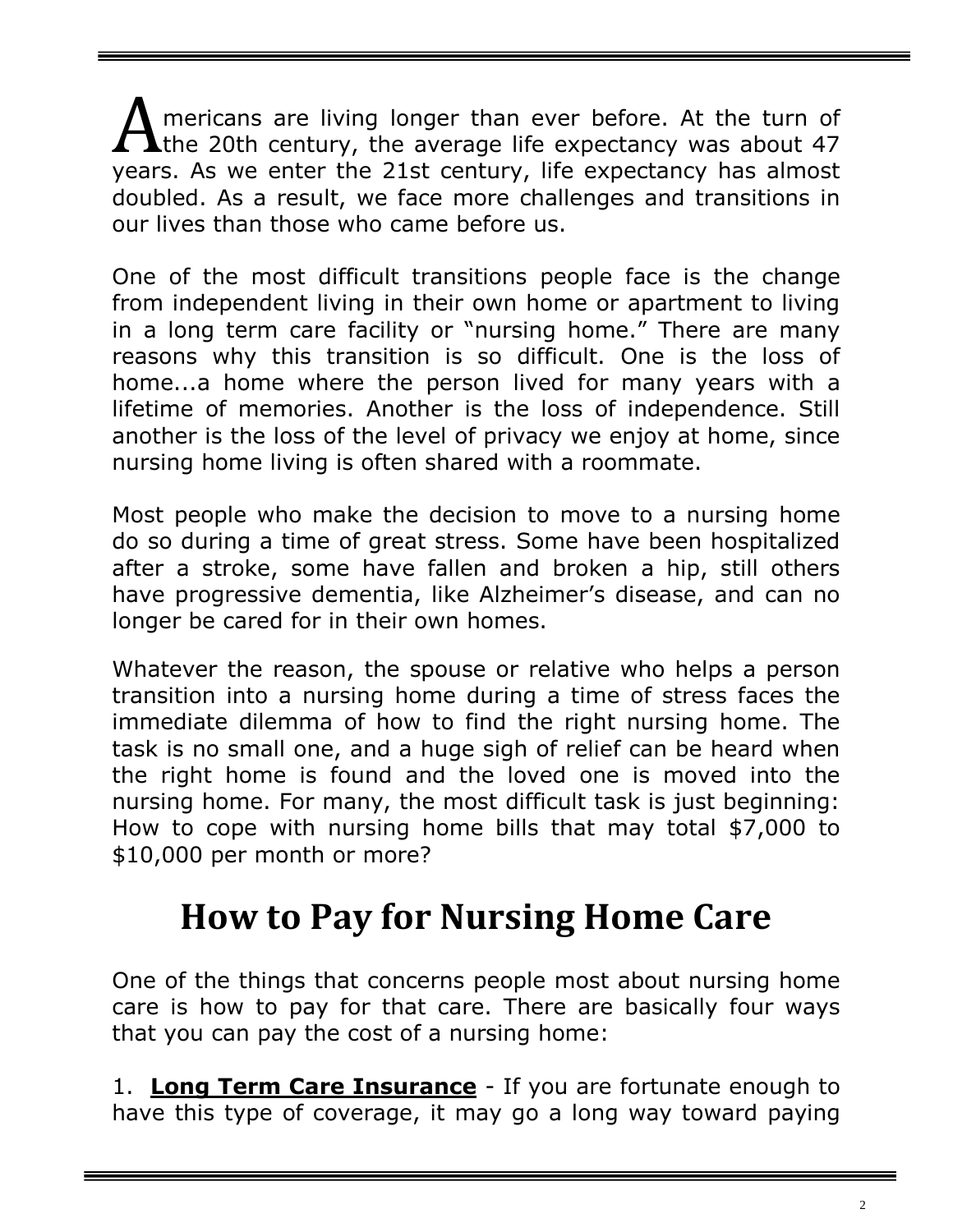the cost of the nursing home. Unfortunately, long-term care insurance has only started to become popular in the last few years and most people facing a nursing home stay do not have this coverage.

2. **Pay with Your Own Funds** - This is the method many people are required to use at first. Quite simply, it means paying for the cost of a nursing home out of your own pocket. Unfortunately, with nursing home bills averaging between \$7,000 and \$10,000 per month in our area, few people can afford a long term stay in a nursing home.

3. **Medicare** - This is the national health insurance program primarily for people 65 years of age and older, certain younger disabled people, and people with kidney failure. Medicare provides short term assistance with nursing home costs, but only if you meet the strict qualification rules.

4. **Medicaid** - This is a federal and state funded and state administered medical benefit program which can pay for the cost of the nursing home if certain asset and income tests are met.

Since the first two methods of private pay (i.e. using your own funds) and long term care insurance are self-explanatory, our discussion will concentrate on Medicare and Medicaid.

# **What About Medicare?**

There is a great deal of confusion about Medicare and Medicaid.

Medicare is the federally funded and state administered health insurance program primarily designed for older individuals (i.e. those over age 65). There are some limited long-term care benefits that can be available under Medicare. In general, if you are enrolled in the traditional Medicare plan, and you've had a hospital stay of at least three days, and then you are admitted into a skilled nursing facility (often for rehabilitation or skilled nursing care), Medicare may pay for a while. (If you are a Medicare Managed Care Plan beneficiary, a three-day hospital stay may not be required to qualify.)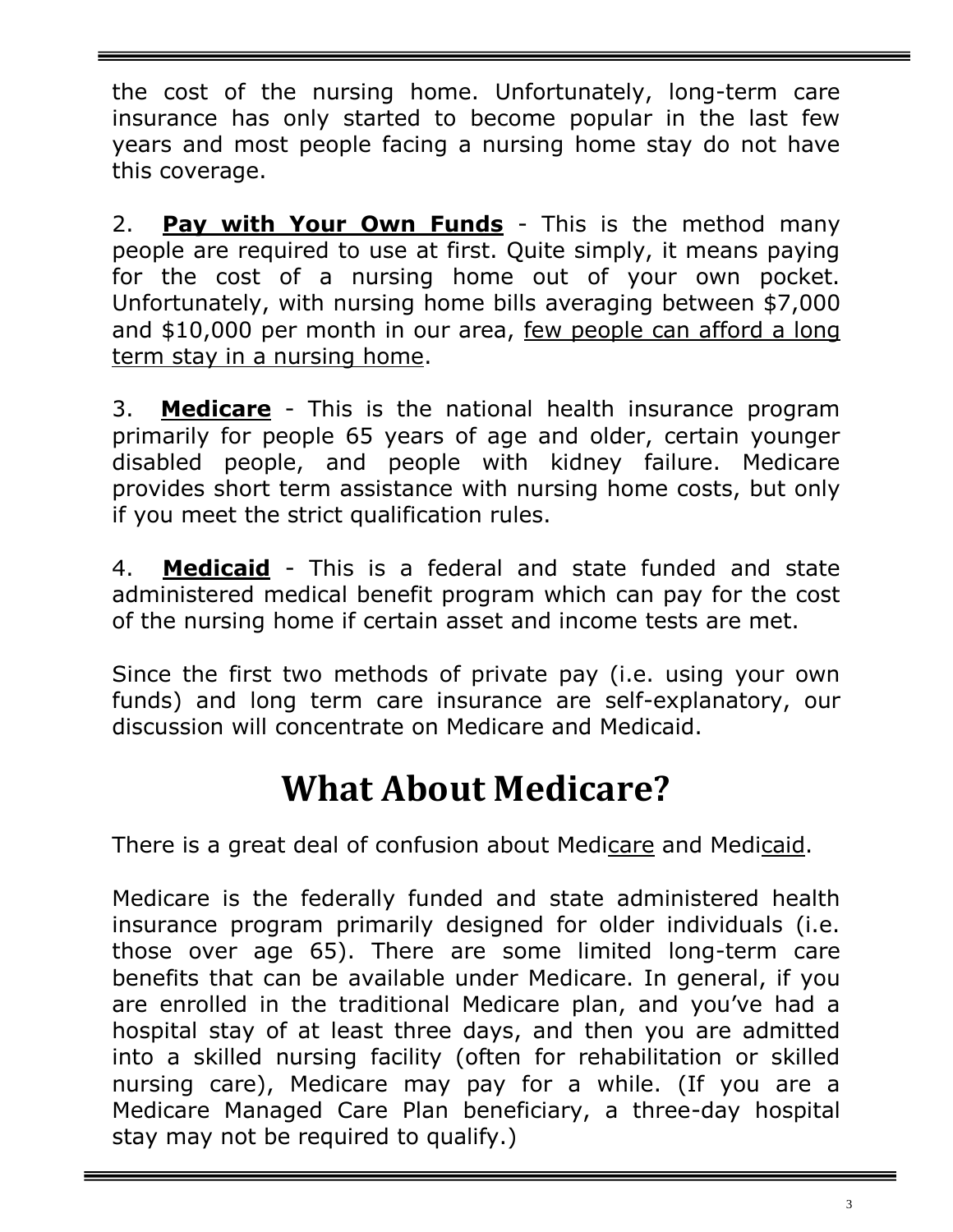If you qualify, traditional Medicare may pay the full cost of the nursing home stay for the first 20 days and can continue to pay the cost of the nursing home stay for the next 80 days, but with a deductible that's nearly \$100 per day. Some Medicare supplement insurance policies will pay the cost of that deductible. For Medicare Managed Care Plan enrollees, there is no deductible for days 21 through 100, as long as the strict qualifying rules continue to be met. So, in the best case scenario, the traditional Medicare or the Medicare Managed Care Plan may pay up to 100 days for each "spell of illness." In order to qualify for this 100 days of coverage, however, the nursing home resident must be receiving daily "skilled care" and generally must continue to "improve." (Note: Once the Medicare and Managed Care beneficiary has not received a Medicare covered level of care for 60 consecutive days, the beneficiary may again be eligible for the 100 days of skilled nursing coverage for the next spell of illness.)

While it's never possible to predict at the outset how long Medicare will cover the rehabilitation, from our experience, it usually falls far short of the 100 day maximum. Even if Medicare does cover the 100 day period, what then? What happens after the 100 days of coverage have been used?

At that point, in either case you're back to one of the other alternatives...long term care insurance, paying the bills with your own assets, or qualifying for Medicaid.

### **What is Medicaid?**

Medicaid is a benefits program which is primarily funded by the federal government and administered by each state. Sometimes the rules can vary from state to state.

One primary benefit of Medicaid is that, unlike Medicare (which only pays for skilled nursing), the Medicaid program will pay for long term care in a nursing home once you've qualified. Medicare does not pay for treatment for all diseases or conditions. For example, a long term stay in a nursing home may be caused by Alzheimer's or Parkinson's disease, and even though the patient receives medical care, the treatment will not be paid for by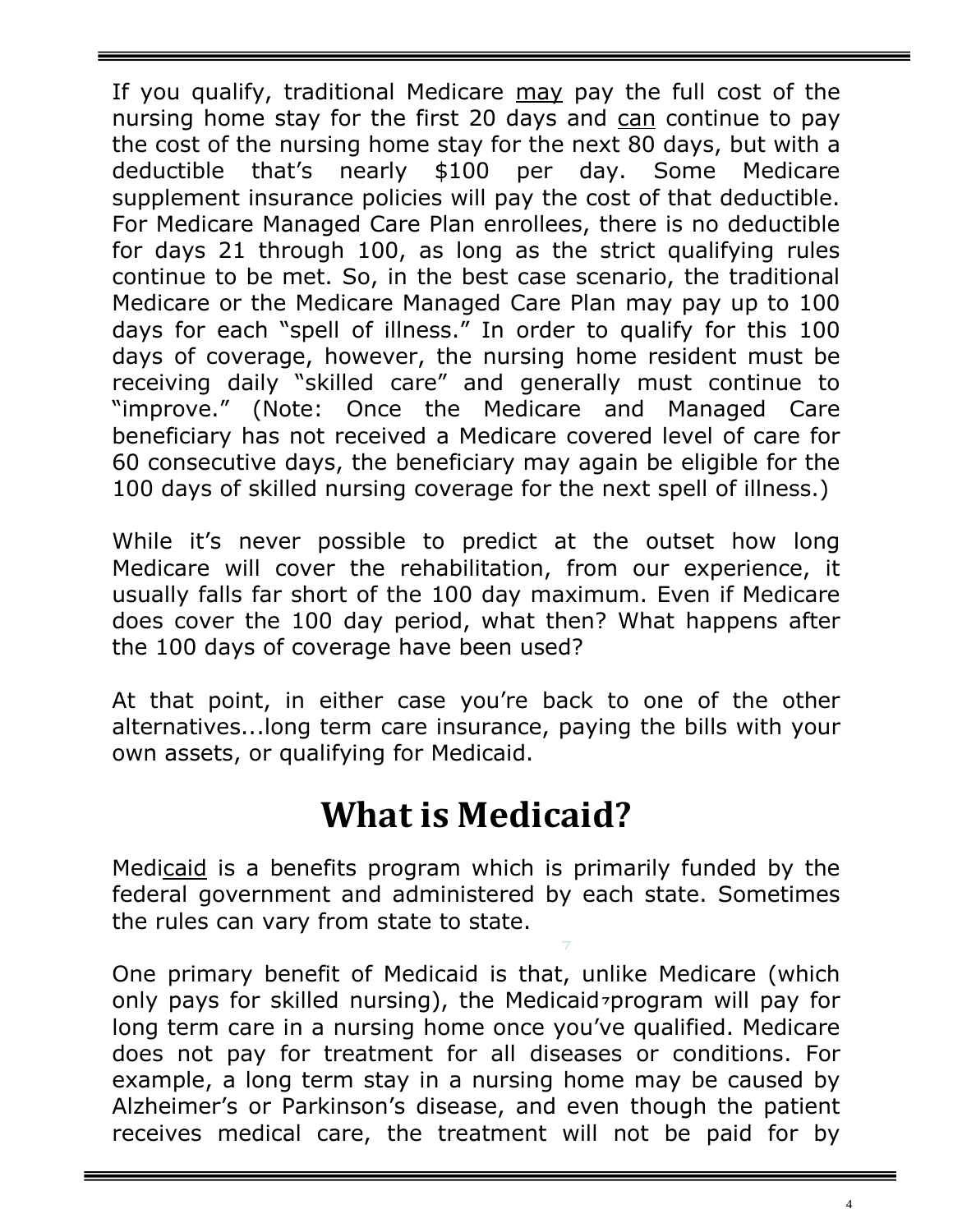Medicare. These stays are called custodial nursing stays. Medicare does not pay for custodial nursing home stays. In that instance, you'll either have to pay privately (i.e. use long term care insurance or your own funds), or you'll have to qualify for Medicaid.

# **Why Seek Advice for Medicaid?**

As life expectancies and long-term care costs continue to rise, the challenge quickly becomes how to pay for these services. Many people cannot afford to pay \$10,000 per month or more for the cost of a nursing home, and those who can pay for a while may find their life savings wiped out in a matter of months, rather than years.

Fortunately, the Medicaid Program is there to help. In fact, in our lifetime, Medicaid has become the long term care insurance of the middle class. But the eligibility to receive Medicaid benefits requires that you pass certain tests on the amount of income and assets that you have. The reason for Medicaid planning is simple. First, you need to provide enough assets for the security of your loved ones -- they too may have a similar crisis. Second, the rules are extremely complicated and confusing. The result is that without planning and advice, many people spend more than they should and their family security is jeopardized.

# **Exempt Assets and Countable Assets: What Must Be Spent?**

To qualify for Medicaid, applicants must pass some fairly strict tests on the amount of assets they can keep. To understand how Medicaid works, we first need to review what are known as exempt and non-exempt (or countable) assets. Exempt assets are those which Medicaid will not take into account (at least for the time being). In general, the following are the primary exempt assets: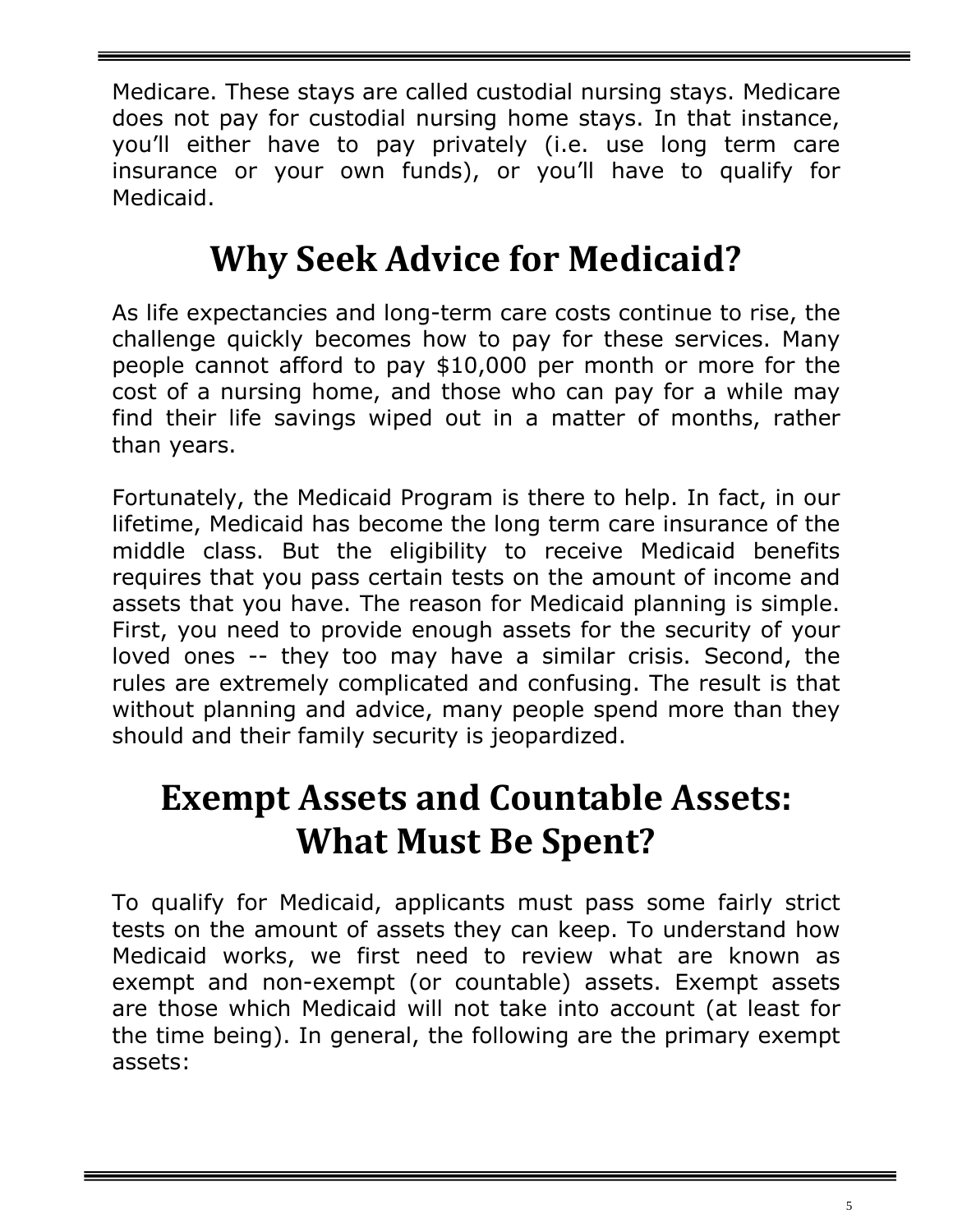- Home, up to \$500,000 equity. The home must be the principal place of residence. The nursing home resident may be required to show some "intent to return home" even if this never actually takes place.
- Personal belongings and household goods
- One car or truck
- Income-producing real estate
- Burial spaces and certain related items for applicant and spouse
- Up to \$1,500 designated as a burial fund for applicant and spouse
- Irrevocable prepaid funeral contract
- Value of life insurance if face value is \$1,500 or less. If it does exceed \$1,500 in total face amount, then the cash value in these policies is countable.

All other assets are generally non-exempt, and are countable. Basically, all money and property, and any item that can be valued and turned into cash, is a countable asset unless it is one of those assets listed above as exempt. This includes:

- Cash, savings, and checking accounts, credit union share and draft accounts
- Certificates of deposit
- U.S. Savings Bonds
- Individual Retirement Accounts (IRA), Keogh plans (401K, 403B)
- Nursing home accounts
- Prepaid funeral contracts which can be canceled
- Trusts (depending on the terms of the trust)
- Real estate (other than the residence)
- More than one car
- Boats or recreational vehicles
- Stocks, bonds, or mutual funds
- Land contracts or mortgages held on real estate sold

While the Medicaid rules themselves are complicated and tricky, it's safe to say that a single person will qualify for Medicaid as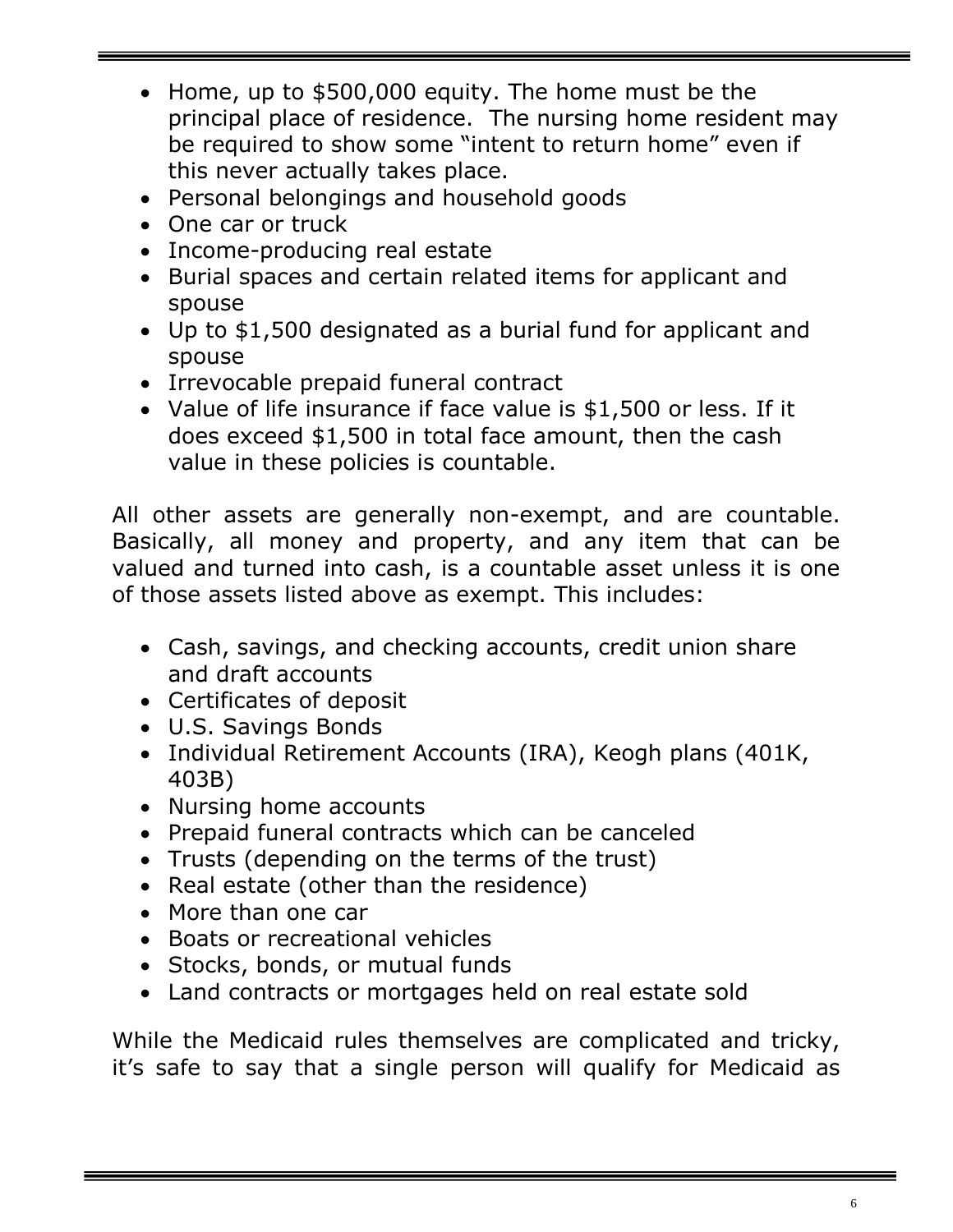long as she has only exempt assets plus a small amount of cash and/or money in the bank, up to \$2,000.00 in Washington.

### **Some Common Questions**

#### *I've added my kids' names to our bank account. Do they still count?*

Yes. The entire amount is counted unless you can prove some or all of the money was contributed by the other person who is on the account. This rule applies to cash assets such as:

- Savings and checking accounts
- Credit union share and draft accounts
- Certificates of deposit
- U.S. Savings Bonds

#### *Can't I just Give My Assets Away?*

Many people wonder, can't I give my assets away? The answer is, maybe, but only if it's done just right. The law has severe penalties for people who simply give away their assets to create Medicaid eligibility. In Washington, for example, every \$10,000 given away during the five years prior to a Medicaid application creates a one-month period of ineligibility starting from when you apply. So even though the federal Gift Tax laws allow you to give away up to \$15,000 per year without gift tax consequences, those gifts could result in a period of ineligibility for Washington Medicaid of three months.

Though some families do spend virtually all of their savings on nursing home care, Medicaid often does not require it. There are a number of strategies, which can be used to protect family financial security.

### **Division of Assets: Medicaid Planning for Married Couples**

Division of Assets is the name commonly used for the Spousal Impoverishment provisions of the Medicare Catastrophic Act of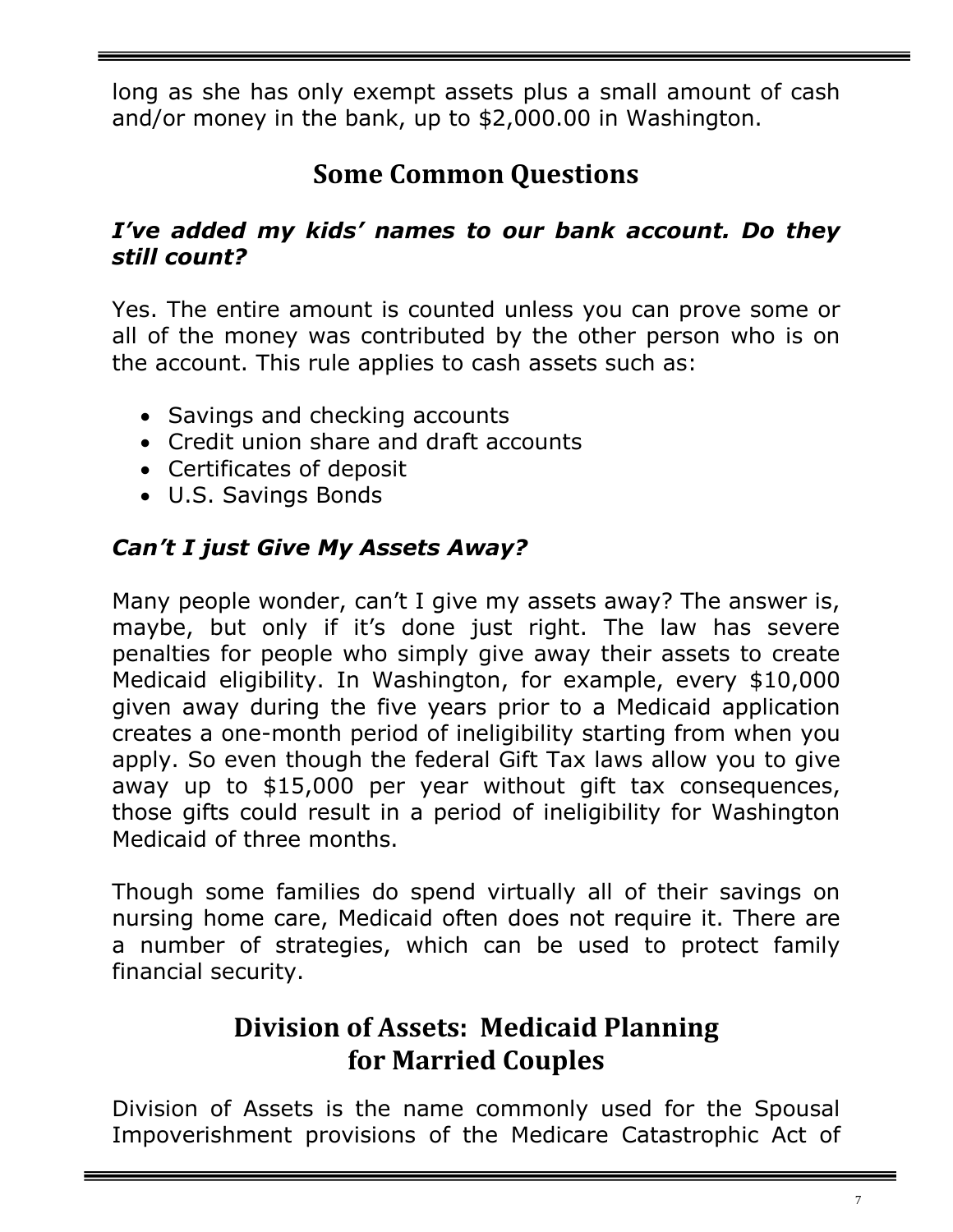1988. It applies only to couples. The intent of the law was to change the eligibility requirements for Medicaid where one spouse needs nursing home care while the other spouse remains in the community, i.e., at home. The law, in effect, recognizes that it makes little sense to impoverish both spouses when only one needs to qualify for Medicaid assistance for nursing home care.

As a result of this recognition, division of assets was born. Basically, in a division of assets, the couple gathers all their countable assets together in a review. Exempt assets, discussed above, are not counted.

The countable assets are then divided in two, with the at-home or "community spouse" allowed to keep one half of all countable assets to a maximum of approximately \$126,420. The other half of the countable assets must be "spent down" until less than \$2,000 remains in Washington. The amount of the countable assets that the at-home spouse gets to keep is called the Community Spouse Resource Allowance (CSRA).

Washington also establishes a monthly income floor for the athome spouse. This is called the Minimum Monthly Maintenance Needs Allowance. This permits the community spouse to keep a minimum monthly income ranging from about \$2,058 to \$3,161.

If the community spouse does not have at least \$2,058 in income, then he or she is allowed to take the income of the nursing home spouse in an amount large enough to reach the Minimum Monthly Maintenance Needs Allowance (i.e., up to at least \$2,058). The nursing home spouse's remaining income goes to the nursing home. This avoids the necessity (hopefully) for the at-home spouse to dip into savings each month, which would result in gradual impoverishment.

To illustrate, assume the at-home spouse receives \$800 per month in Social Security. Also assume that her needs are calculated to be the minimum of \$2,058. With her Social Security, she is \$1,258 short each month.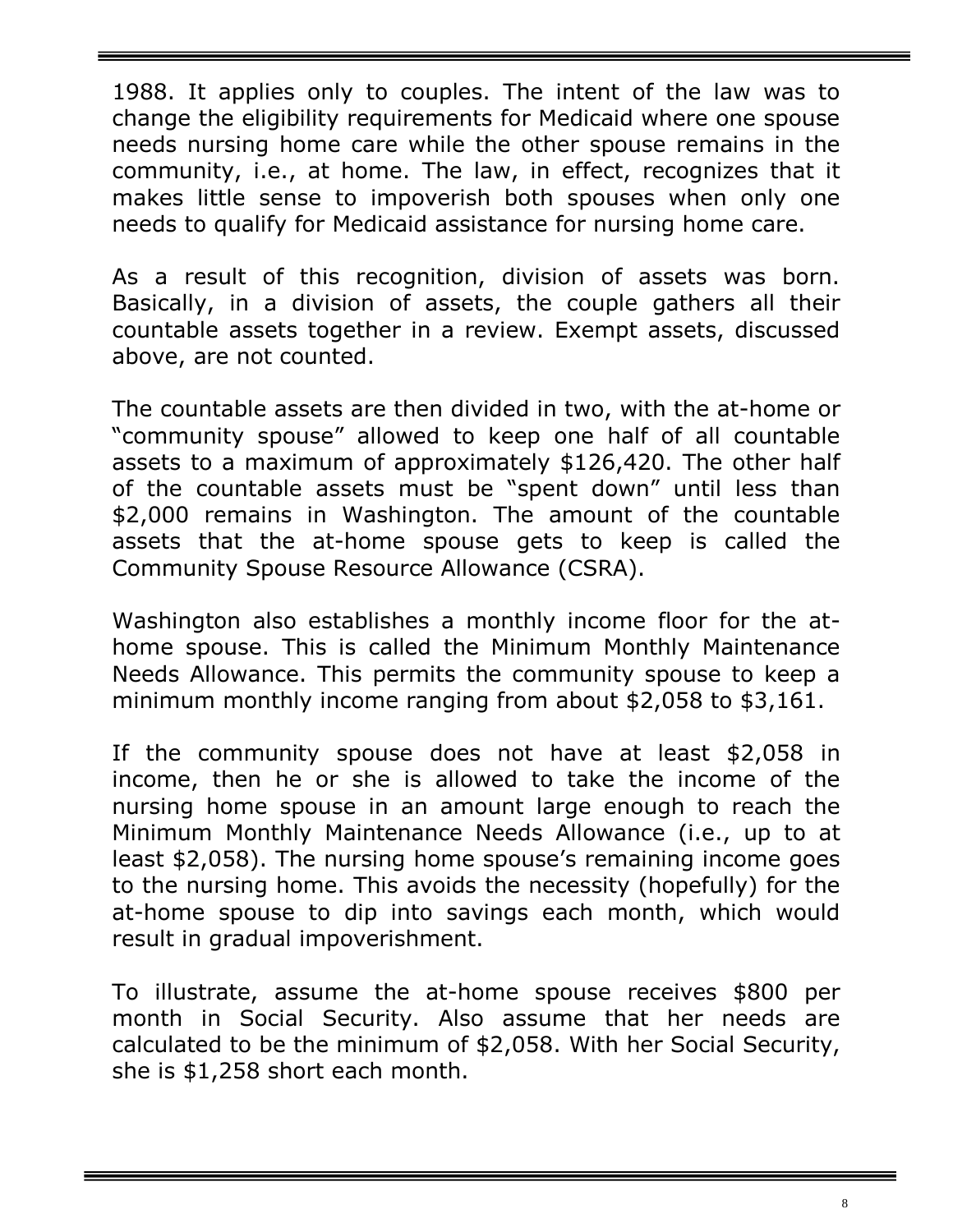- \$2,058 at-home spouse's monthly needs (as determined by formula)
- 800 at-home spouse's Social Security

\$1,258 short fall

In this case, the community spouse will receive \$1,258 (the shortfall amount) per month from the nursing home spouse's Social Security and the rest of the nursing home spouse's income will then go to pay for the cost of his care.

This does not mean, however, that there are no planning alternatives that the couple can pursue. Consider the following case studies:

# **Case Study: Medicaid Planning for Married People**

Ralph and Alice were high school sweethearts who lived in Seattle, Washington, their entire adult lives. Two weeks ago, Ralph and Alice celebrated their 51st anniversary. Yesterday, Ralph, who has Alzheimer's, wandered away from home. The police found him, hours later, sitting on a street curb, talking incoherently. They took him to a hospital. Now the family doctor has told Alice that she needs to place Ralph in a nursing home. Ralph and Alice grew up during the Depression. They always tried to save something each month. Their assets, totaling \$120,000, not including their house, are as follows:

| Savings account  \$35,000        |  |
|----------------------------------|--|
|                                  |  |
| Money Market account \$17,000    |  |
| Checking account\$3,000          |  |
| Residence (no mortgage) \$80,000 |  |

Ralph gets a Social Security check for \$800 each month; Alice's check is \$300. Her eyes fill with tears as she says, "At \$10,000 to the nursing home every month, our entire life savings will be gone in less than three years!" What's more, she's afraid she won't be able to pay her monthly bills, because a neighbor told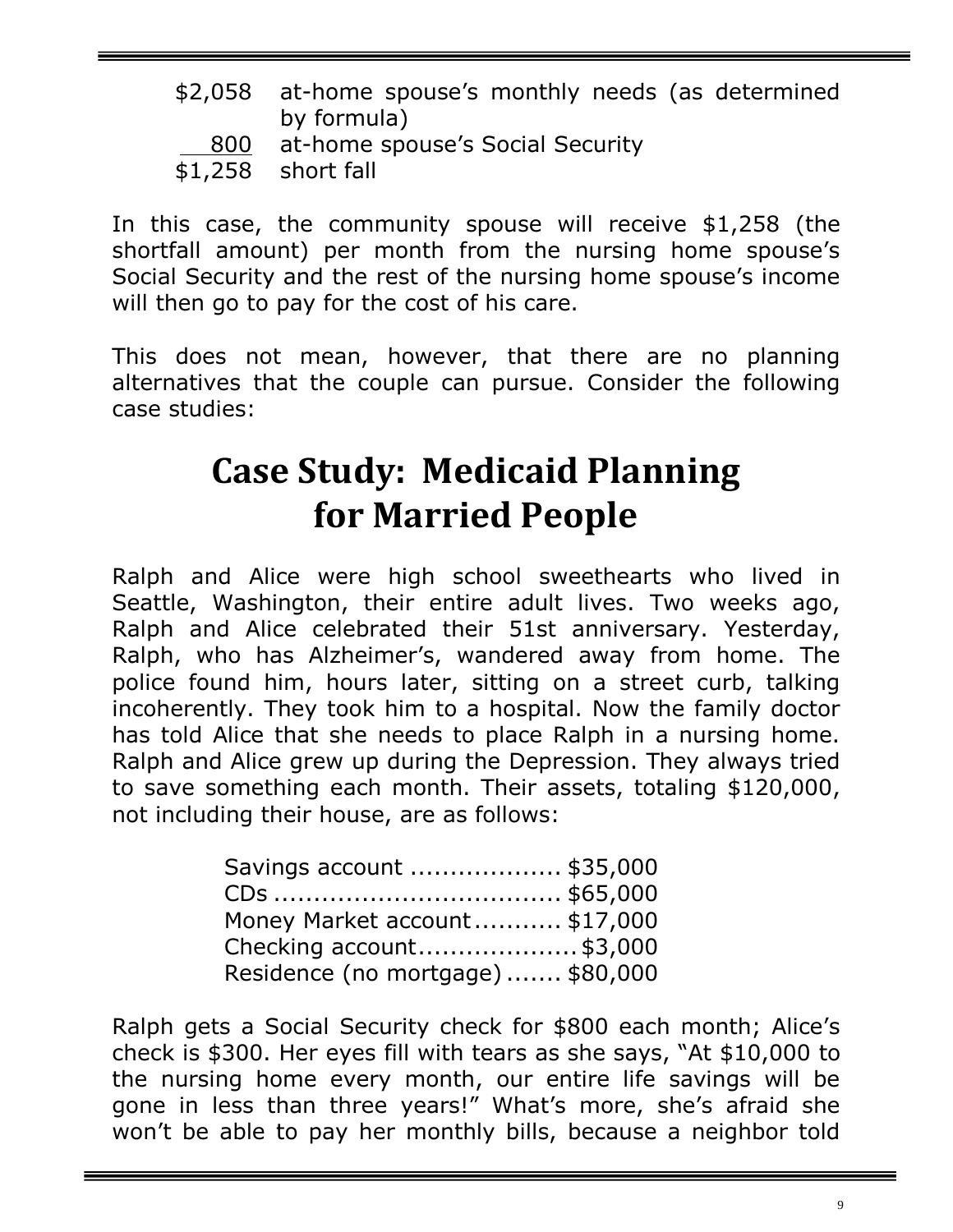her that the nursing home will be entitled to all of Ralph's Social Security check.

There is good news for Alice. It's possible she will get to keep everything...all of their assets and all of the income...and still have the state Medicaid program pay Ralph's nursing home costs. The process may take a little while, but the end result will be worth it.

To apply for Medicaid, she will have to go through the Division of Social and Health Services (DSHS). If she does things strictly according to the way DSHS tells her, she will only be able to keep about half of her assets plus she will be entitled to a minimum monthly income to pay her expenses. But the results can actually be much better than that.

Washington law allows her to seek an increase in her income allowance. Based on a 6% rate of interest, their entire savings, plus their Social Security, will not generate enough income to bring her up to the current allowable minimum monthly income of \$2,058. However, she must proceed properly, and if so, Alice may be entitled to keep their entire savings, and Medicaid will pay for Ralph's nursing home.

The challenge is that this often cannot be accomplished at the case worker level. She may have to get advice from someone who knows how to navigate the system. But with proper advice, she'll be able to avoid the spend-down and keep everything she and Ralph have worked so hard for.

This is possible because the law does not intend to impoverish one spouse because the other needs care in a nursing home. This is certainly an example where knowledge of the rules, and how to apply them, can be used to resolve Alice's dilemma.

Of course, proper Medicaid planning differs according to the relevant facts and circumstances of each situation as well as the current state law. For example, some children never gain independence -- they remain dependent on their parents. What can be done in such a case?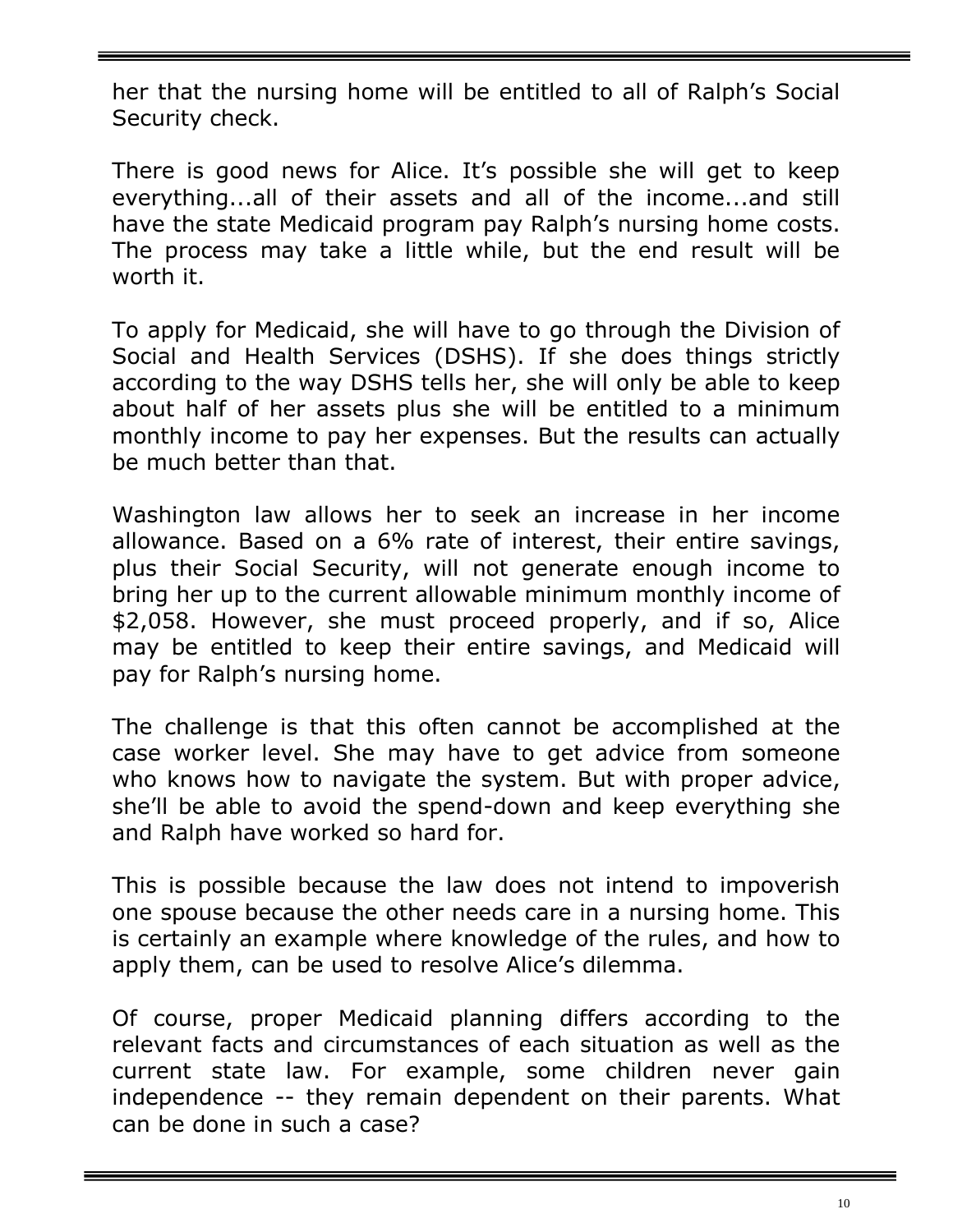# **Case Study: A Trust for a Disabled Child**

Margaret and Sam have always taken care of their daughter, Elizabeth. She is 45, has never worked, and has never left home. She is "developmentally disabled and receives SSI (Supplemental Security Income). They have always worried about who would take care of her after they die. Some years ago, Sam was diagnosed with dementia. His health has deteriorated to the point that Margaret can no longer take care of him. Now she has placed Sam in a nursing home and is paying \$10,000 per month out of savings. Margaret is even more worried that there will not be any money left for the care of Elizabeth.

Margaret is satisfied with the nursing home Sam is in. The facility has a Medicaid bed available that Sam could have if he were eligible. Medicaid would pay his bill. However, according to the information she got from the social worker, Sam is \$48,000 away from Medicaid eligibility. Margaret wishes there was a way to save the \$48,000 for Elizabeth after she and Sam are gone. There is.

Margaret can consult an Elder Law attorney to set up a "special needs trust" with the \$48,000 to provide for Elizabeth. As soon as she does, Sam will be eligible for Medicaid. Elizabeth won't lose her benefits, and her security is assured.

Of course, all trusts must be reviewed for compliance with Medicaid rules. Also, failure to report assets is fraud, and when discovered, will cause loss of eligibility and repayment of benefits. Still, some people question making gifts before entering a nursing home.

### **I Heard I Can Give Away \$15,000 Per Year. Can I?**

As discussed earlier, many people have heard of the federal Gift Tax provision that allows them to give away \$14,000 per year without paying any gift taxes. What they do not know is that this refers to a Gift Tax exemption. It is not an absolute right. Having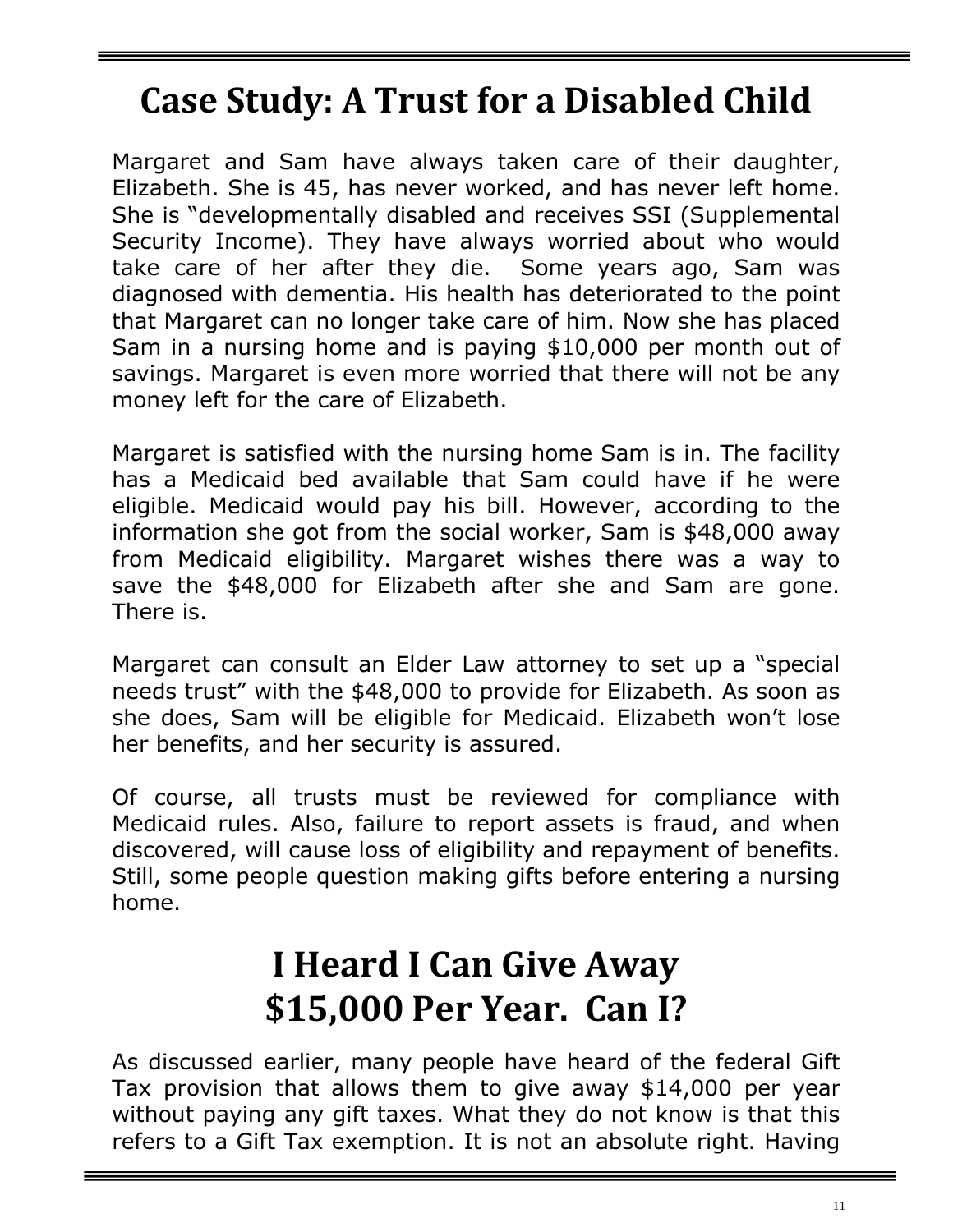heard of the exemption, they wonder, "Can't I give my assets away?" The answer is, maybe, but only if it's done within the strict allowances of the law.

So even though the federal Gift Tax law allows you to give away up to \$15,000 per year without incurring tax, those gifts could result in a period of ineligibility for months. Still, some parents want to make gifts to their children before their life savings is all gone. Next, consider the following case study:

# **Case Study: Financial Gifts to Children**

After her 73-year-old husband, Harold, suffers a paralyzing stroke, Mildred and her daughter, Joan, need advice. Dark circles have formed under Mildred's eyes. Her hair is disheveled. Joan holds her hand.

"The doctor says Harold needs long-term care in a nursing home," Mildred says. "I have some money in savings, but not enough. I don't want to lose my house and all our hard-earned money. I don't know what to do."

Joan has heard about Medicaid benefits for nursing homes, but doesn't want her mother left destitute in order for Harold to qualify for them. Joan wants to ensure that her father's medical needs are met, but she also wants to preserve Mildred's assets.

"Can't Mom just give her money to me as a gift?" she asks. "Can't she give away \$15,000 a year? I could keep the money for her so she doesn't lose it when Dad applies for Medicaid."

Joan has confused federal Gift Tax law with the issue of transfers and Medicaid eligibility. A "gift" to a child in this case is actually a transfer, and Medicaid has very specific rules about transfers.

At the time Harold applies for Medicaid, the state will "look back" five years to see if any gifts have been made. The state won't let you just give away your money or your property to qualify for Medicaid. Any gifts or transfers for less than fair market value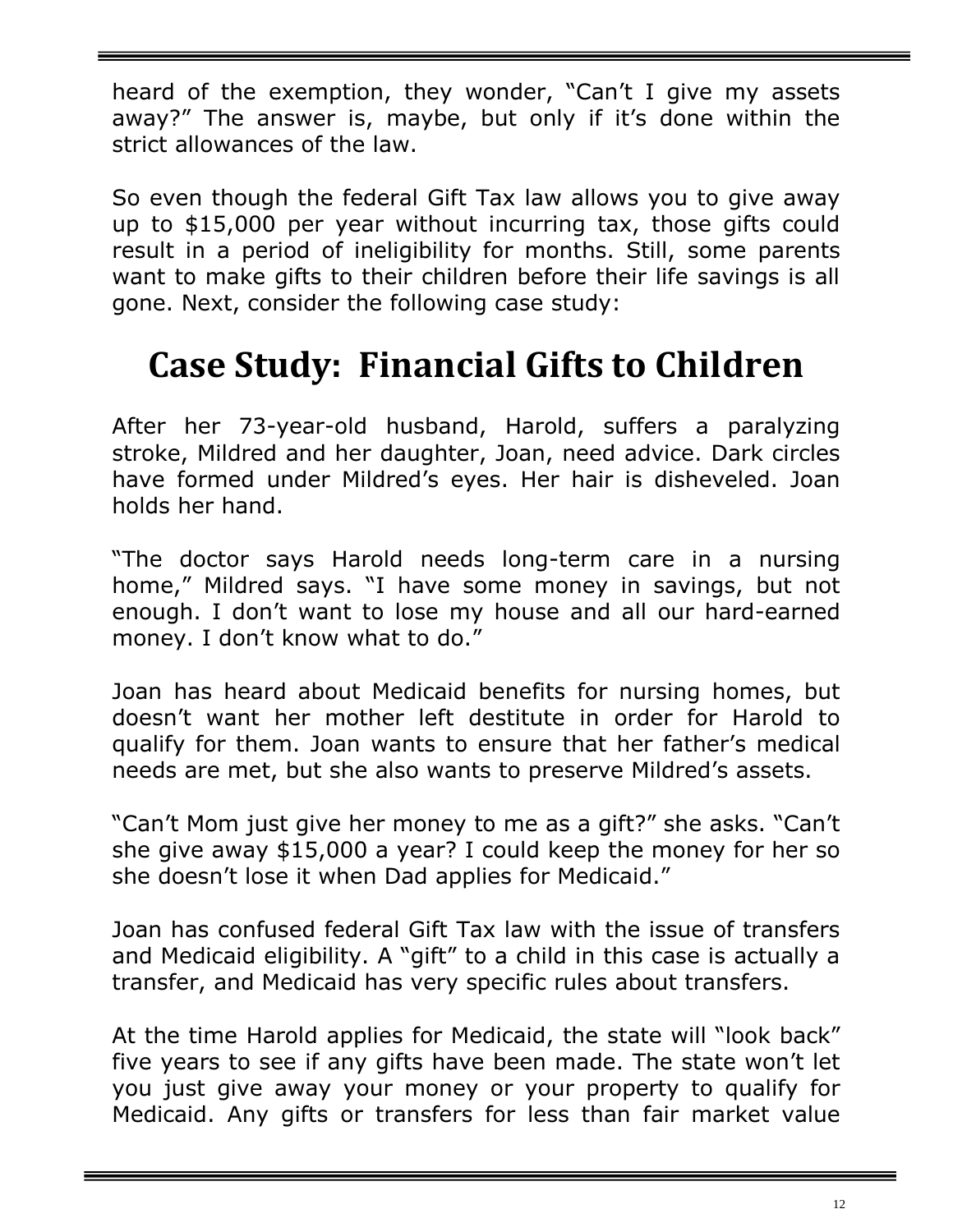that are uncovered in the look-back period will cause a delay in Harold's eligibility for Medicaid.

For example, each \$15,000 gift made during the five years prior to a Medicaid application creates a two-month period of ineligibility in Washington.

So what can Harold and Mildred do? They can institute a plan, save a good portion of their estate, and still qualify for Medicaid. The plan may involve transfers of money for value received, such as a care contract, and it may involve gifts. However, as we stated above, the gifts must not violate the federal law or the Medicaid rules. Generally, if done properly, you can often save as much as one half of your assets or more this way.

But remember, when it's given away, it's given away. Studies have shown that "windfall" money received by gift, prize, or lawsuit settlement is often gone within five years. In other words, even when the children promise that money will be available when needed, their own "emergencies" may make them spend the money. You must consult a knowledgeable advisor on how to set a plan that complies with the law and achieves your goals.

### **Will I Lose My Home?**

Many people who apply for medical assistance benefits to pay for nursing home care ask this question. For many, the home constitutes much or most of their life savings. Often, it's the only asset that a person has to pass on to his or her children.

Under the Medicaid regulations, the home is an unavailable asset. This means that it is not taken into account when calculating eligibility for Medicaid. But in 1993, Congress passed a littledebated law that affects hundreds of thousands of families with a spouse or elderly parent in a nursing home. That law requires states to try to recover the value of Medicaid payments made to nursing home residents.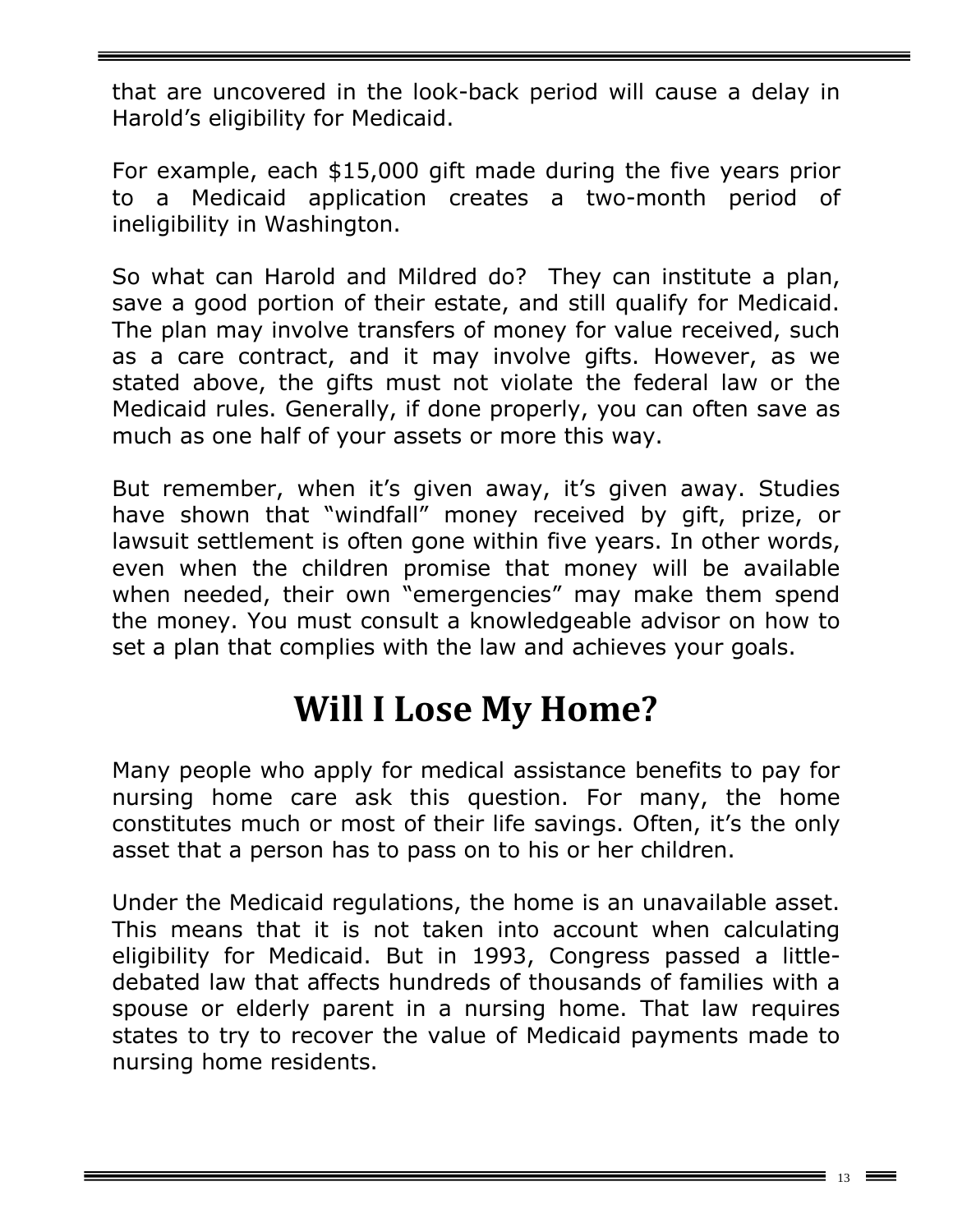Estate recovery does not take place until the recipient of the benefits dies. Then, federal law requires that states attempt to recover the benefits paid from the recipient's probate estate. Generally, the probate estate consists of assets that the deceased owned in his or her name alone without beneficiary designation. Some believe the federal law permits states to go even further and recover from non-probate assets, including assets owned jointly or payable to a beneficiary.

About two-thirds of the nation's nursing home residents have their costs paid in part by Medicaid. Obviously, the Estate Recovery law affects many families. The asset most frequently caught in the Estate Recovery web is the home of the Medicaid recipient. A nursing home resident can own a home and receive Medicaid benefits without having to sell the home. But upon death, if the home is part of the probate estate, the state may seek to force the sale of the home in order to reimburse the state for the payments that were made.

Since Medicaid rules are constantly changing, you will need assistance from someone knowledgeable about these rules.

### **Legal Assistance**

Aging persons and their family members face many unique legal issues. As you can tell from our discussion of the Medicaid program, the legal, financial, and care planning issues facing the prospective nursing home resident and family can be particularly complex. If you or a family member needs nursing home care, it is clear that you need expert legal help. Where can you turn for that help? It is difficult for the consumer to be able to identify lawyers who have the training and experience required to provide expert guidance during this most difficult time.

Generally, nursing home planning and Medicaid planning is an aspect of the services provided by Elder Law attorneys. Consumers must be cautious in choosing a lawyer and carefully investigate the lawyer's credentials.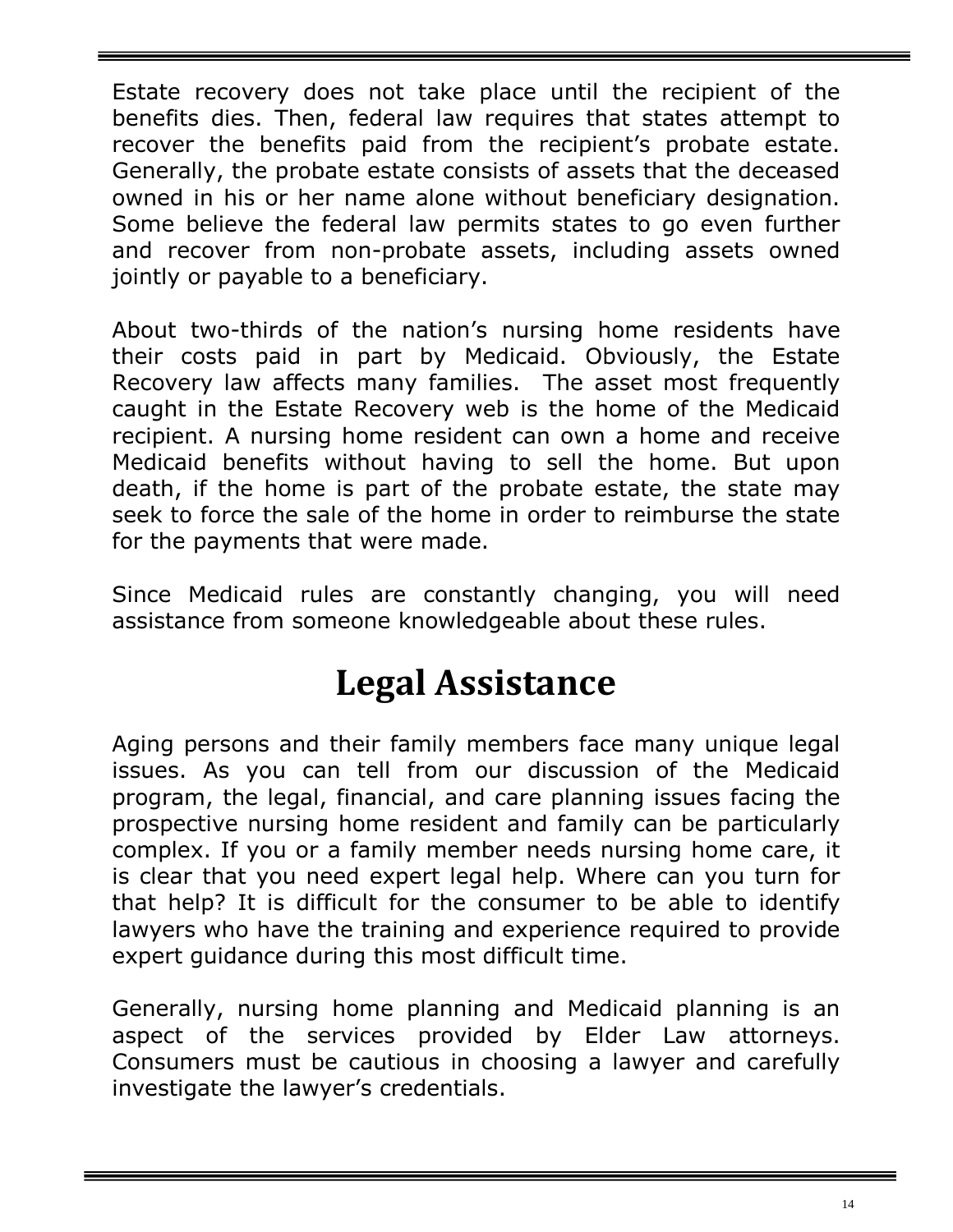How do you find a law office that has the knowledge and experience you need? You may want to start with recommendations from friends who have received professional help with nursing home issues. Who did they use? Were they satisfied with the services they received? Hospital social workers, Alzheimer and other support groups, accountants, and other financial professionals can also be good sources of recommendations.

In general, a lawyer who devotes a substantial part of his or her practice to nursing home planning should have more knowledge and experience to address the issues properly. Don't hesitate to ask the lawyer what percentage of his practice involves nursing home planning. Or you may want to ask how many new nursing home planning cases the law office handles each month. There is no correct answer. But there is a good chance that a law office that assists with two nursing home placements a week is likely to be more up-to-date and knowledgeable than an office that helps with two placements a year. Ask whether the lawyer is a member of any Elder Law planning organizations. Is the lawyer involved with committees or local or state bar organizations that have to do with nursing home planning? If so, has the lawyer held a position of authority on the committee? Does the lawyer lecture on nursing home planning? If so, to whom? (For example, if the lawyer is asked to teach other lawyers about Elder Law and nursing home planning, that is a very good sign that the lawyer is considered to be knowledgeable by people who should know.) If the lawyer lectures to the public, you might try to attend one of the seminars. This should help you decide if this is the lawyer for you.

The leading national organization of Elder Law attorneys is the National Academy of Elder Law Attorneys (NAELA), 1577 Spring Hill Road, Suite 220, Vienna, VA 22182. While mere membership in the Academy is open to any lawyer and is no sure sign that the attorney is an experienced Elder Law practitioner, membership does at least show that the lawyer has some interest in the field. In addition, the Academy runs three-day educational sessions twice each year to help lawyers stay current on the latest aspects of elder law and nursing home planning. Attending these sessions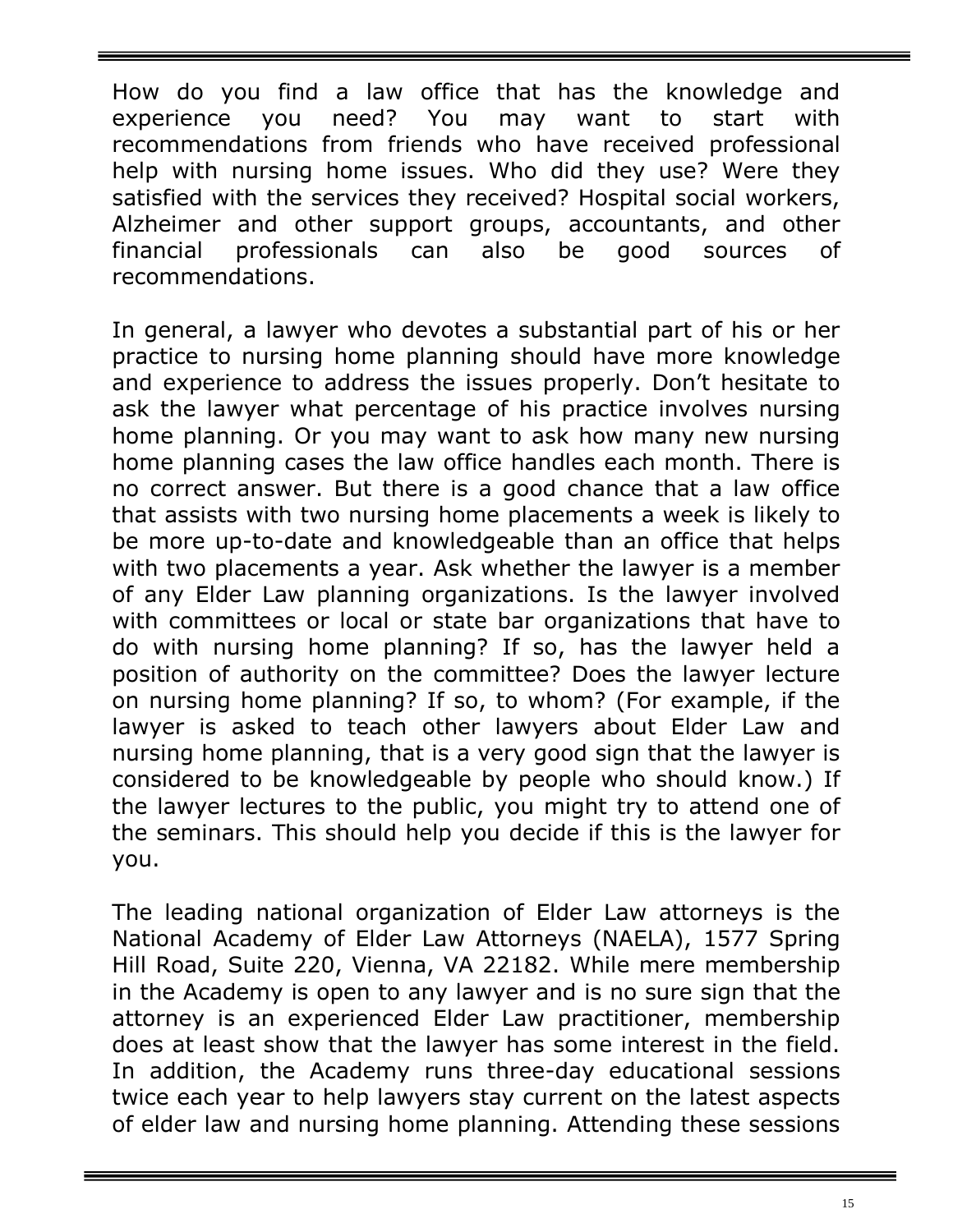takes time and commitment on the part of the lawyer and is a good sign that the lawyer is attempting to stay up to date on nursing home issues. You may want to look for an attorney who is a member of NAELA and has recently attended one or more of its educational sessions.

In the end, follow your instincts and choose an attorney who knows this area of the law, who is committed to helping others, and who will listen to you and the unique wants and needs of you and your family.

ADVERTISING MATERIAL: COMMERCIAL SOLICITATIONS ARE PERMITTED BY THE WASHINGTON RULES OF PROFESSIONAL CONDUCT BUT ARE NEITHER SUBMITTED TO NOR APPROVED BY THE WASHINGTON BAR OR THE SUPREME COURT OF WASHINGTON.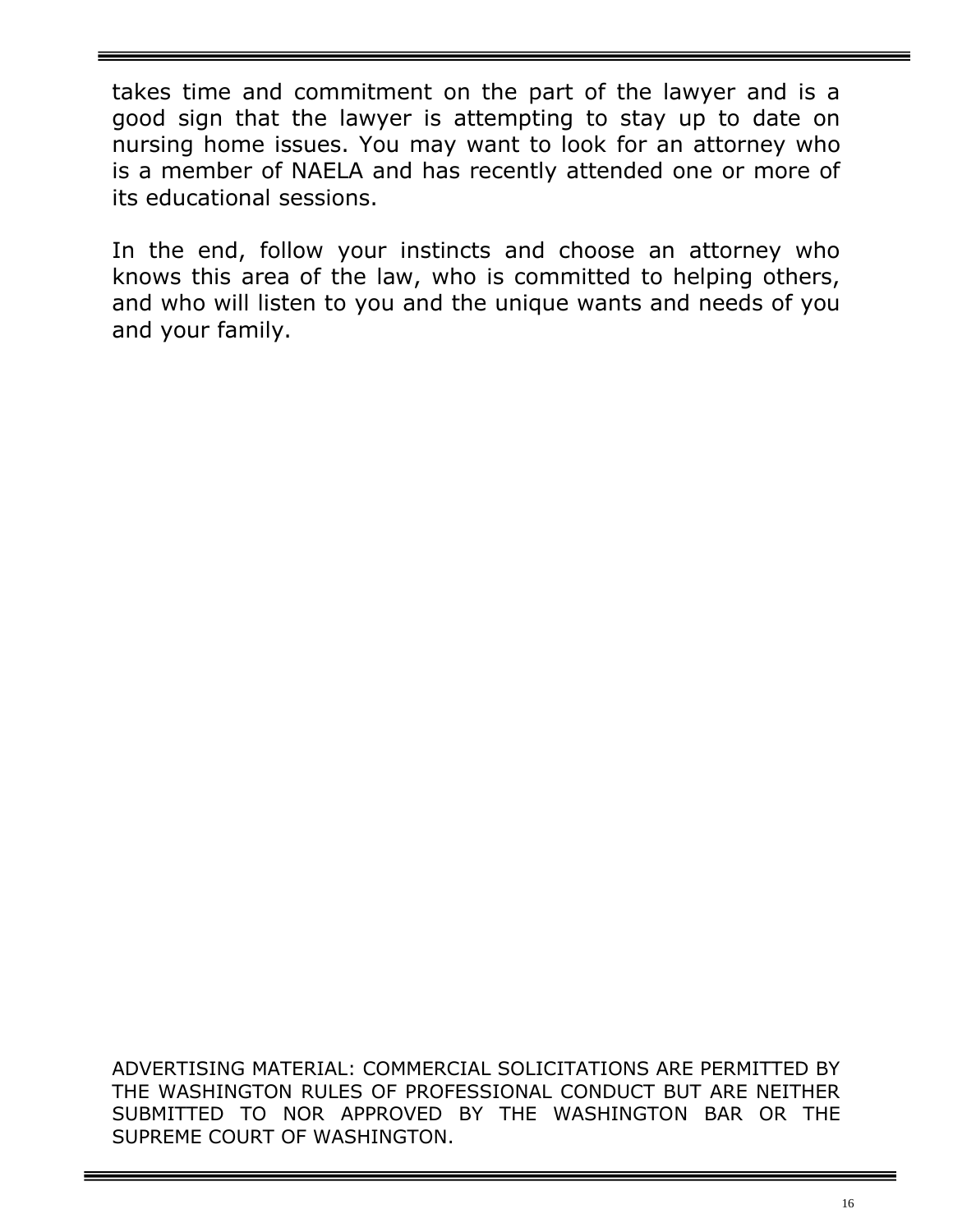**Helping your loved one plan and provide for long-term care, understand the choices available, and legally protect your family's assets.**



#### *Brought to you as a service of*

Robert L. Michaels, Esq. The Elder & Disability Law Section Smith Alling, P.S. 1501 Dock Street Tacoma, Washington 98402 253-627-1091 (phone) 253-627-0123 (fax) bobm@smithalling.com